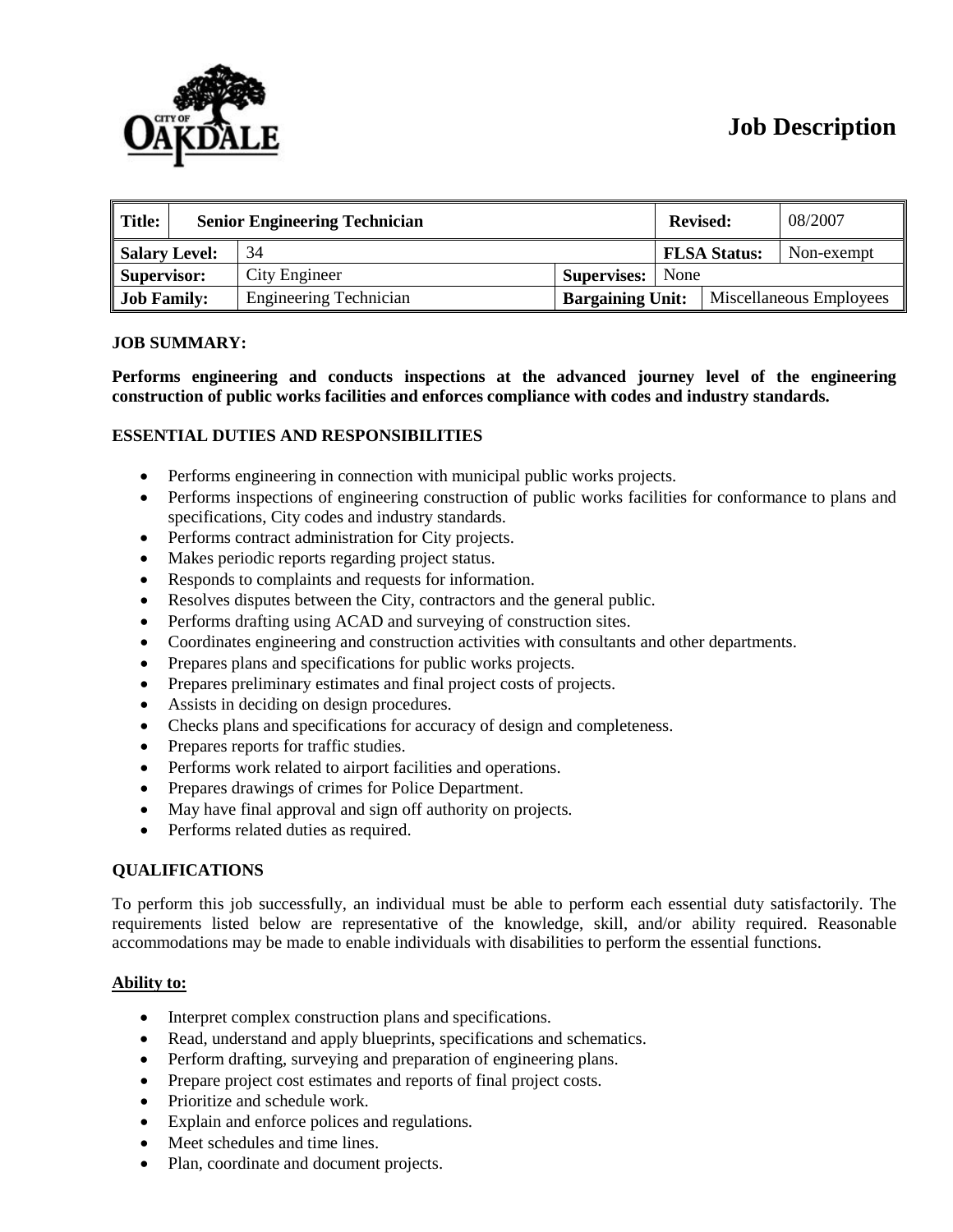- Maintain up to date knowledge of regulations.
- Represent the department at meetings.
- Establish, maintain effective relationships.
- Operate a computer and related software.

## **Knowledge of:**

- Engineering and surveying practices, principles, laws and regulations.
- City, State, County and Federal codes and requirements.
- Construction principles and practices, codes and regulations.
- Engineering design and use of ACAD software programs.
- Principles of finance in public works construction projects.
- Goals and objectives of public works engineering and construction projects.
- Interpersonal skills.
- Oral and written communication.
- Operation of computers and related software.
- Policies and objectives of assigned programs.

## **Education and/or Experience:**

Associate's degree (A. A.) or equivalent from two-year college or technical school with course work in engineering and related fields; two years technical engineering experience and/or training; or equivalent combination of education and experience.

#### **Certificates, Licenses, Registration:**

Valid California driver's license.

## **Language Skills:**

Ability to read and interpret documents such as safety rules, operating and maintenance instructions, and procedure manuals. Ability to write routine reports and correspondence. Ability to speak effectively before groups of the public, professionals and contractors.

## **Mathematical Skills:**

Ability to work with mathematical concepts such as probability and statistical inference, and fundamentals of plane and solid geometry and trigonometry. Ability to apply concepts such as fractions, percentages, ratios, and proportions to practical situations.

## **Reasoning Ability:**

Ability to solve practical problems and deal with a variety of concrete variables in situations where only limited standardization exists. Ability to interpret a variety of instructions furnished in written, oral, diagram, or schedule form.

#### **PHYSICAL DEMANDS**

The physical demands described here are representative of those that must be met by an employee to successfully perform the essential functions of this job. Reasonable accommodations may be made to enable individuals with disabilities to perform the essential functions.

While performing the duties of this job, the employee is regularly required to talk or hear. The employee frequently is required to stand; walk; sit; and use hands to finger, handle, or feel. The employee must